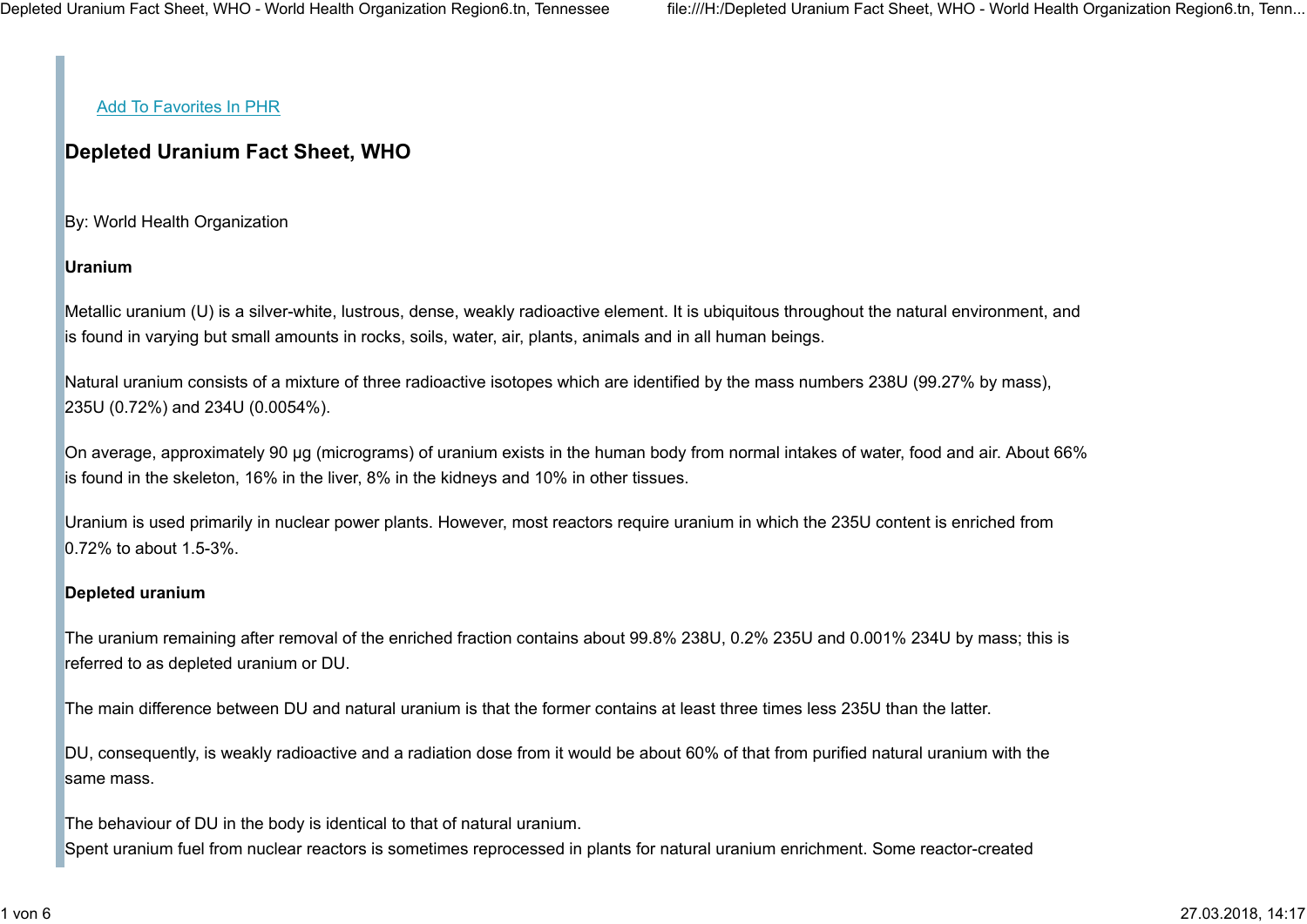radioisotopes can consequently contaminate the reprocessing equipment and the DU. Under these conditions another uranium isotope, 236U, may be present in the DU together with very small amounts of the transuranic elements plutonium, americium and neptunium and the fission product technetium-99. However, the additional radiation dose following intake of DU into the human body from these isotopes would be less than 1%.

#### Applications of depleted uranium

Due to its high density, about twice that of lead, the main civilian uses of DU include counterweights in aircraft, radiation shields in medical radiation therapy machines and containers for the transport of radioactive materials. The military uses DU for defensive armour plate. DU is used in armour penetrating military ordnance because of its high density, and also because DU can ignite on impact if the temperature exceeds 600°C.

### Exposure to uranium and depleted uranium

Under most circumstances, use of DU will make a negligible contribution to the overall natural background levels of uranium in the environment. Probably the greatest potential for DU exposure will follow conflict where DU munitions are used.

A recent United Nations Environment Programme (UNEP) report giving field measurements taken around selected impact sites in Kosovo (Federal Republic of Yugoslavia) indicates that contamination by DU in the environment was localized to a few tens of metres around impact sites. Contamination by DU dusts of local vegetation and water supplies was found to be extremely low. Thus, the probability of significant exposure to local populations was considered to be very low.

A UN expert team reported in November 2002 that they found traces of DU in three locations among 14 sites investigated in Bosnia following NATO airstrikes in 1995. A full report is expected to be published by UNEP in March 2003.

Levels of DU may exceed background levels of uranium close to DU contaminating events. Over the days and years following such an event, the contamination normally becomes dispersed into the wider natural environment by wind and rain. People living or working in affected areas may inhale contaminated dusts or consume contaminated food and drinking water.

People near an aircraft crash may be exposed to DU dusts if counterweights are exposed to prolonged intense heat. Significant exposure would be rare, as large masses of DU counterweights are unlikely to ignite and would oxidize only slowly. Exposures of clean-up and emergency workers to DU following aircraft accidents are possible, but normal occupational protection measures would prevent any significant exposure.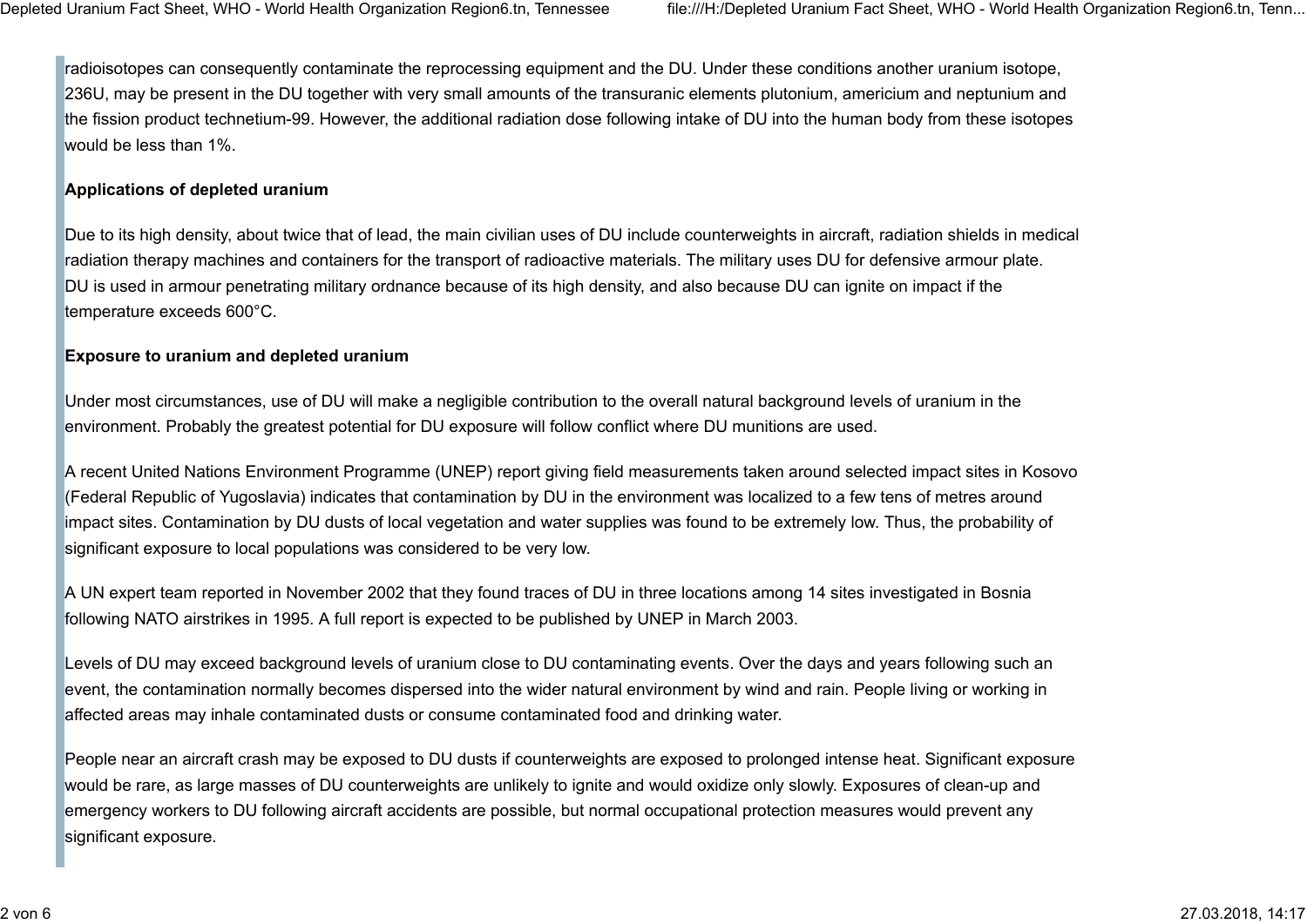### Intake of depleted uranium

Average annual intakes of uranium by adults are estimated to be about 0.5mg (500 μg) from ingestion of food and water and 0.6 μg from breathing air.

Ingestion of small amounts of DU contaminated soil by small children may occur while playing.

Contact exposure of DU through the skin is normally very low and unimportant.

Intake from wound contamination or embedded fragments in skin tissues may allow DU to enter the systemic circulation.

### Absorption of depleted uranium

About 98% of uranium entering the body via ingestion is not absorbed, but is eliminated via the faeces. Typical gut absorption rates for uranium in food and water are about 2% for soluble and about 0.2% for insoluble uranium compounds.

The fraction of uranium absorbed into the blood is generally greater following inhalation than following ingestion of the same chemical form. The fraction will also depend on the particle size distribution. For some soluble forms, more than 20% of the inhaled material could be absorbed into blood.

Of the uranium that is absorbed into the blood, approximately 70% will be filtered by the kidney and excreted in the urine within 24 hours; this amount increases to 90% within a few days.

### Potential health effects of exposure to depleted uranium

In the kidneys, the proximal tubules (the main filtering component of the kidney) are considered to be the main site of potential damage from chemical toxicity of uranium. There is limited information from human studies indicating that the severity of effects on kidney function and the time taken for renal function to return to normal both increase with the level of uranium exposure.

In a number of studies on uranium miners, an increased risk of lung cancer was demonstrated, but this has been attributed to exposure from radon decay products. Lung tissue damage is possible leading to a risk of lung cancer that increases with increasing radiation dose. However, because DU is only weakly radioactive, very large amounts of dust (on the order of grams) would have to be inhaled for the additional risk of lung cancer to be detectable in an exposed group. Risks for other radiation-induced cancers, including leukaemia, are considered to be very much lower than for lung cancer.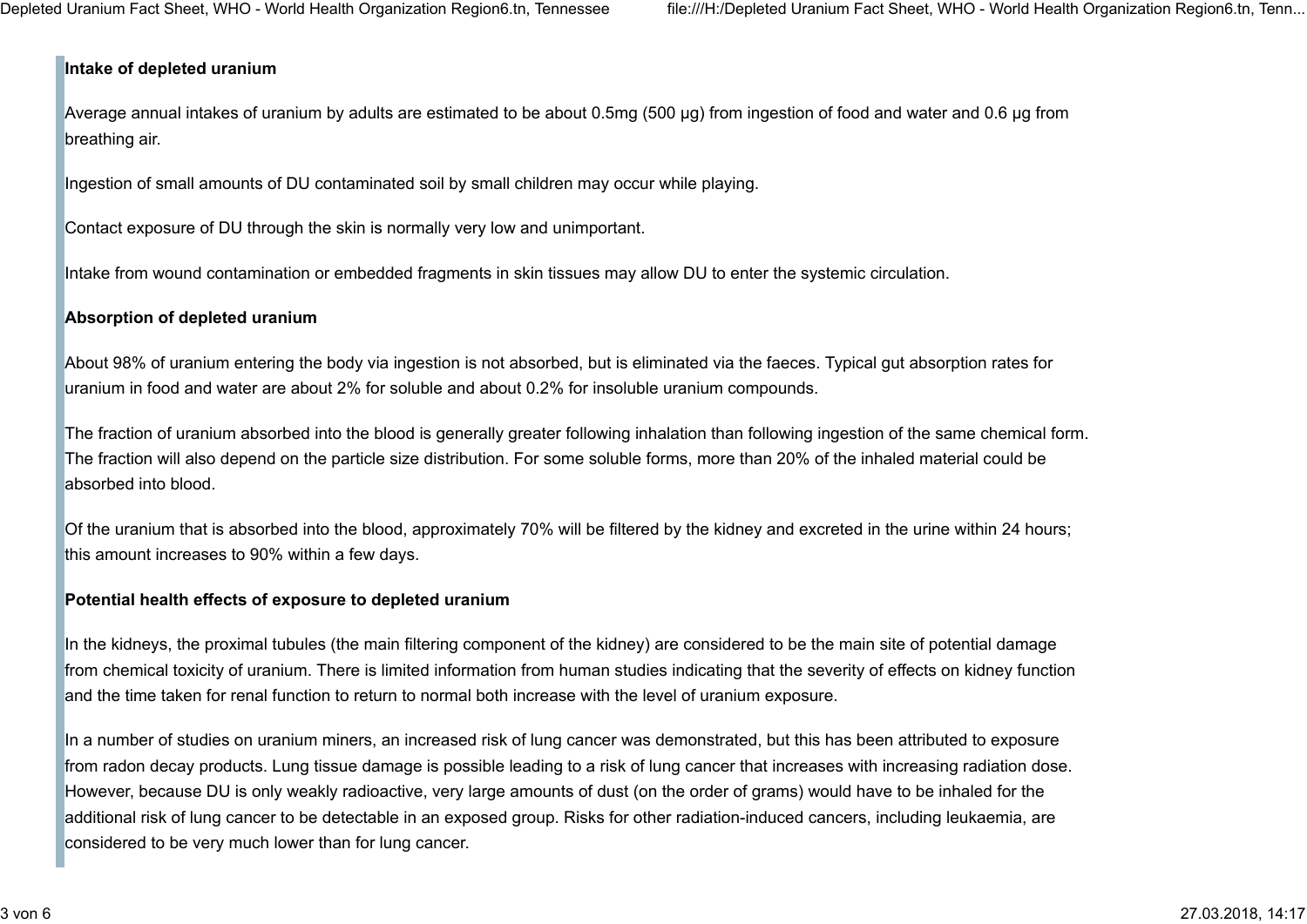Erythema (superficial inflammation of the skin) or other effects on the skin are unlikely to occur even if DU is held against the skin for long periods (weeks).

No consistent or confirmed adverse chemical effects of uranium have been reported for the skeleton or liver.

No reproductive or developmental effects have been reported in humans.

Although uranium released from embedded fragments may accumulate in the central nervous system (CNS) tissue, and some animal and human studies are suggestive of effects on CNS function, it is difficult to draw firm conclusions from the few studies reported.

### Maximum radiation exposure limits and their limited application to uranium and depleted uranium

The International Basic Safety Standards, agreed by all applicable UN agencies in 1996, provide for radiation dose limits above normal background exposure levels.

The general public should not receive a dose of more than 1 millisievert (mSv) in a year. In special circumstances, an effective dose of up to 5 mSv in a single year is permitted provided that the average dose over five consecutive years does not exceed 1 mSv per year. An equivalent dose to the skin should not exceed 50 mSv in a year.

Occupational exposure should not exceed an effective dose of 20 mSv per year averaged over five consecutive years or an effective dose of 50 mSv in any single year. An equivalent dose to the extremities (hands and feet) or the skin should not surpass 500 mSv in a year.

In case of uranium or DU intake, the radiation dose limits are applied to inhaled insoluble uranium-compounds only. For all other exposure pathways and the soluble uranium-compounds, chemical toxicity is the factor that limits exposure.

#### Guidance on exposure based on chemical toxicity of uranium

WHO has guidelines for determining the values of health-based exposure limits or tolerable intakes for chemical substances. The tolerable intakes given below are applicable to long-term exposure of the general public (as opposed to workers). For single and short-term exposures, higher exposure levels may be tolerated without adverse effects.

The general public's intake via inhalation or ingestion of soluble DU compounds should be based on a tolerable intake value of 0.5 µg per kg of body weight per day. This leads to an air concentration of 1 µg/m3 for inhalation, and about 11 mg/y for ingestion by the average adult.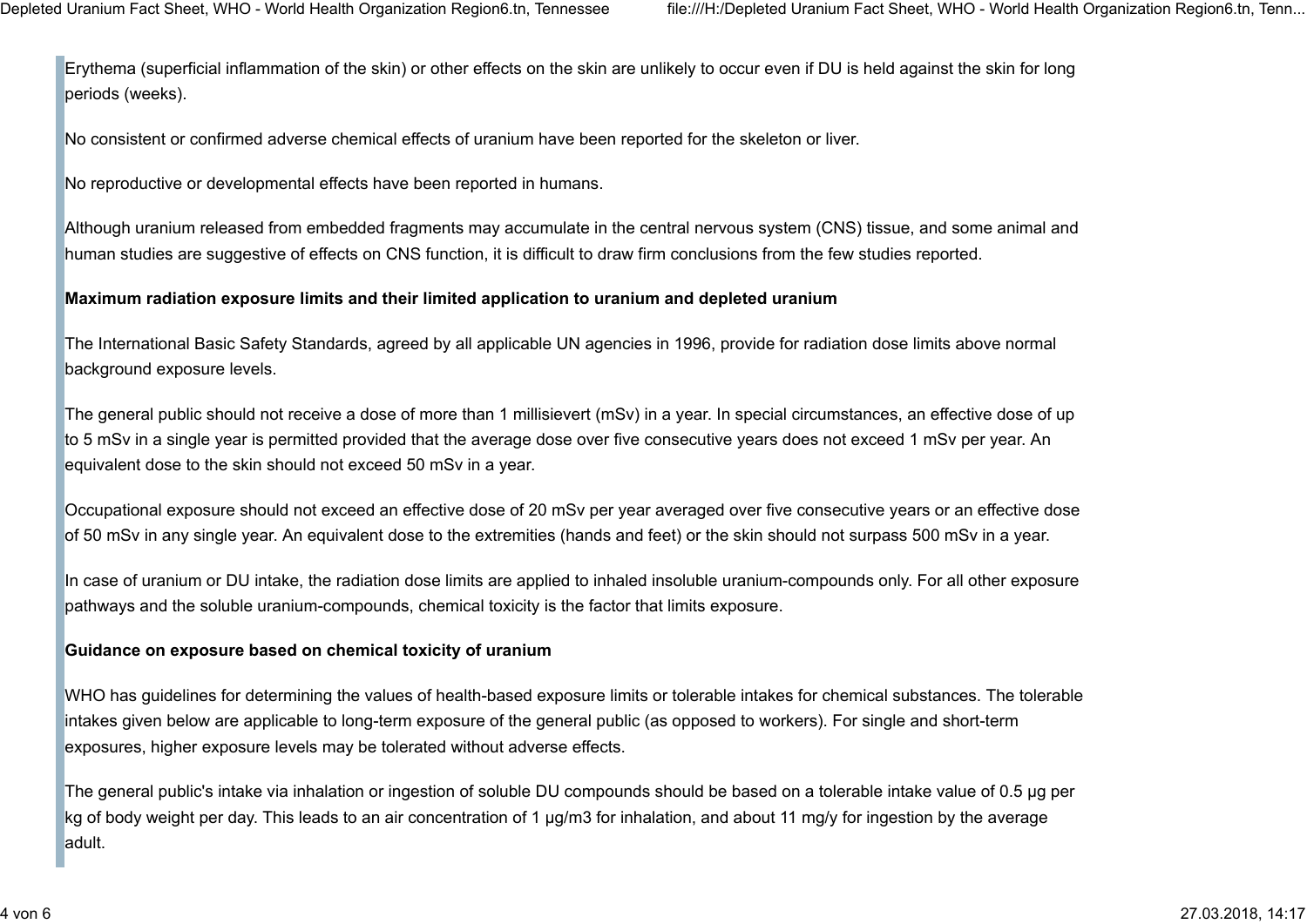Insoluble uranium compounds with very low absorption rate are markedly less toxic to the kidney, and a tolerable intake via ingestion of 5 µg per kg of body weight per day is applicable.

When the solubility characteristics of the uranium compounds are not known, which is often the case in exposure to DU, it would be prudent to apply 0.5 µg per kg of body weight per day for ingestion.

### Monitoring and treatment of exposed individuals

For the general population, neither civilian nor military use of DU is likely to produce exposures to DU significantly above normal background levels of uranium. Therefore, individual exposure assessments for DU will normally not be required. Exposure assessments based on environmental measurements may, however, be needed for public information and reassurance.

When an individual is suspected of being exposed to DU at a level significantly above the normal background level, an assessment of DU exposure may be required. This is best achieved by analysis of daily urine excretion. Urine analysis can provide useful information for the prognosis of kidney pathology from uranium or DU. The proportion of DU in the urine is determined from the 235U/238U ratio, obtained using sensitive mass spectrometric techniques.

Faecal measurement can also give useful information on DU intake. However, faecal excretion of natural uranium from the diet is considerable (on average 500 μg per day, but very variable) and this needs to be taken into account.

External radiation measurements over the chest, using radiation monitors for determining the amount of DU in the lungs, require special facilities. This technique can measure about 10 milligrams of DU in the lungs, and (except for souble compounds) can be useful soon after exposure.

There are no specific means to decrease the absorption of uranium from the gastrointestinal tract or lungs. Following severe internal contamination, treatment in special hospitals consists of the slow intravenous transfusion of isotonic 1.4 % sodium bicarbonate to increase excretion of uranium. DU levels in the human, however, are not expected to reach a value that would justify intravenous treatment any more than dialysis.

#### Recommendations

Following conflict, levels of DU contamination in food and drinking water might be detected in affected areas even after a few years. This should be monitored where it is considered there is a reasonable possibility of significant quantities of DU entering the ground water or